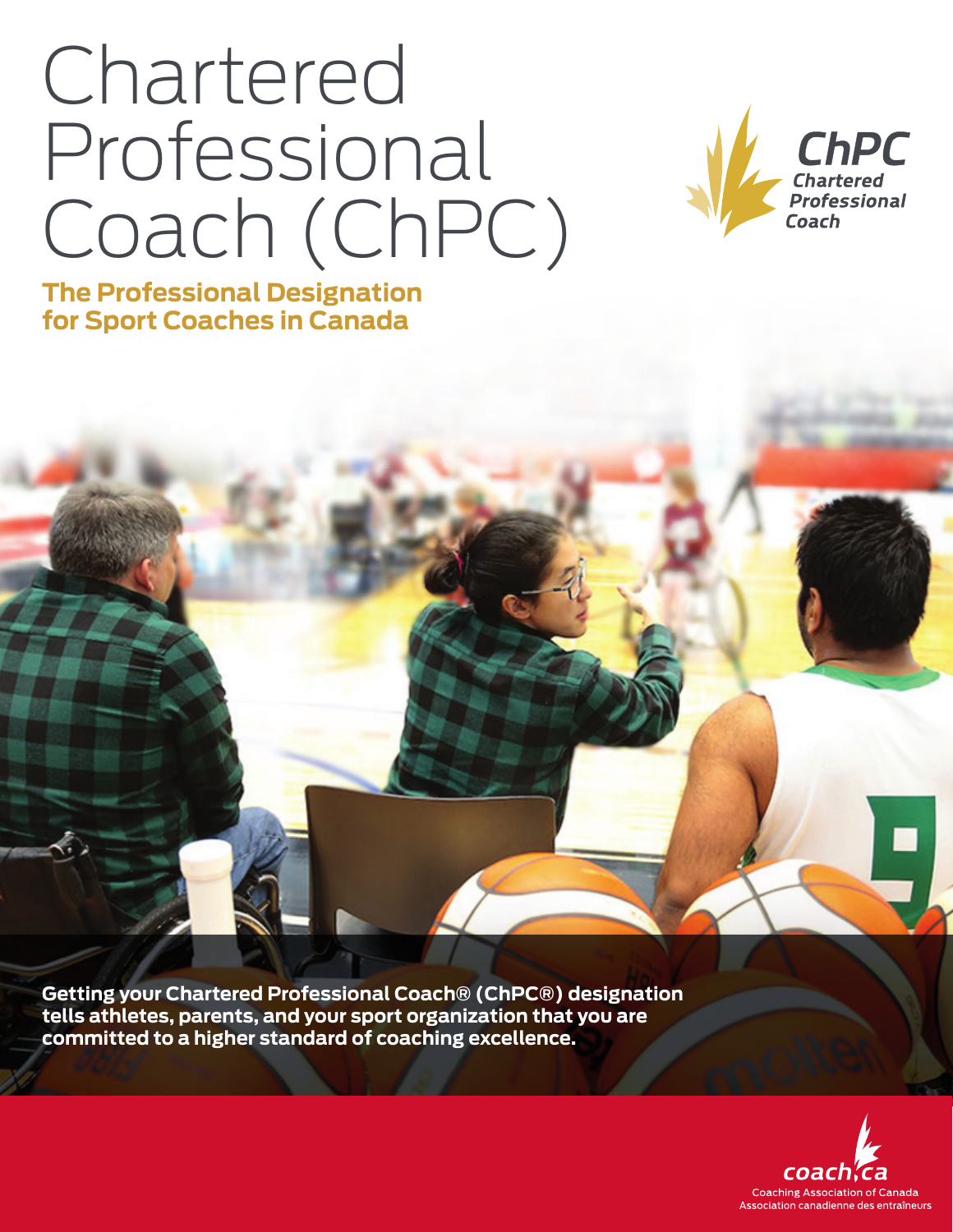## Elevate Your Brand

Coaches on all development paths gain value from their ChPC designation. National sports organizations, sports clubs, and parents all recognize ChPCs for their knowledge, richer experience, and high ethical standards. ChPCs benefit the athletes who learn from the coach, the parents who trust them, and the organizations where they coach.



#### **For competitive and high-performance coaches**

Your ChPC designation says that you are committed to a higher standard of coaching excellence. The designation also makes NSO selected coaches eligible to coach at major international games.



#### **For club coaches, instructors, and owners**

Your ChPC designation positively differentiates you and your program in the eyes of potential customers.



#### **For teacher coaches**

Your ChPC designation elevates your coaching practice in the eyes of students and their parents.



#### **For aspiring coaches**

Your ChPC designation positions you as a committed professional, helps you land coaching positions more quickly, and improves your ability to transition between roles at all levels. The Cl<br>desigr<br>gives<br>profes **The ChPC designation gives professional coaches a network; it's gives us resources.**

Melody Davidson, ChPC, Hockey Canada

An edu<br>coach<br>how to<br>your cl **An educated coach knows how to train your child, to keep them safe. Safety is the most important thing to me.**

Lyndel Didomizio, Parent

## Did You Know?



**The designation grants you access to valuable benefits such as professional insurance, extended health and dental benefits, access to legal support, and more.**



**= Knowledge + Experience + Ethics**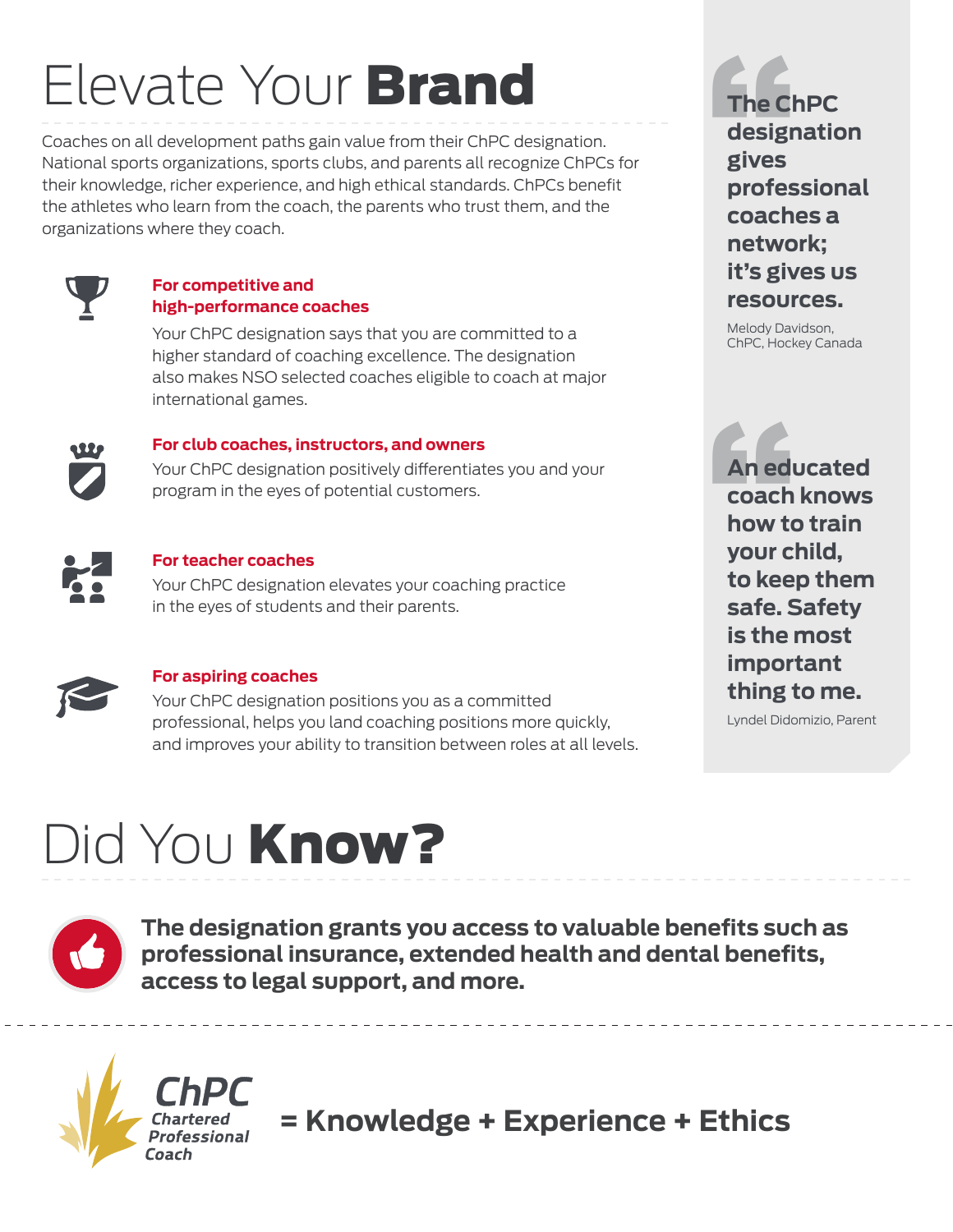## Am I Eligible?

**There are 3 eligibility requirements to obtain the ChPC designation.**

#### **Knowledge & Experience Pathways to ChPC Designation 1**

### **I Have:**



#### **Acronyms in alphabetical order:**

ACD – NCCP Advanced Coaching Diploma CAC – Coaching Association of Canada™ CDAG – NCCP Competition-Development Advanced Gradation ChPC – Chartered Professional Coach® Comp-Dev – NCCP Competition-Development

Comp-HP – NCCP Competition-High Performance FT – Full-time NCCP – National Coaching Certification Program™ NSO - National Sport Organization PSI – Post-secondary Institution



coach, ca Coaching Association of Canada Association canadienne des entraîneurs

----------------------





**Fees Fees follows f**ee to the CAC for your application and annual renewal